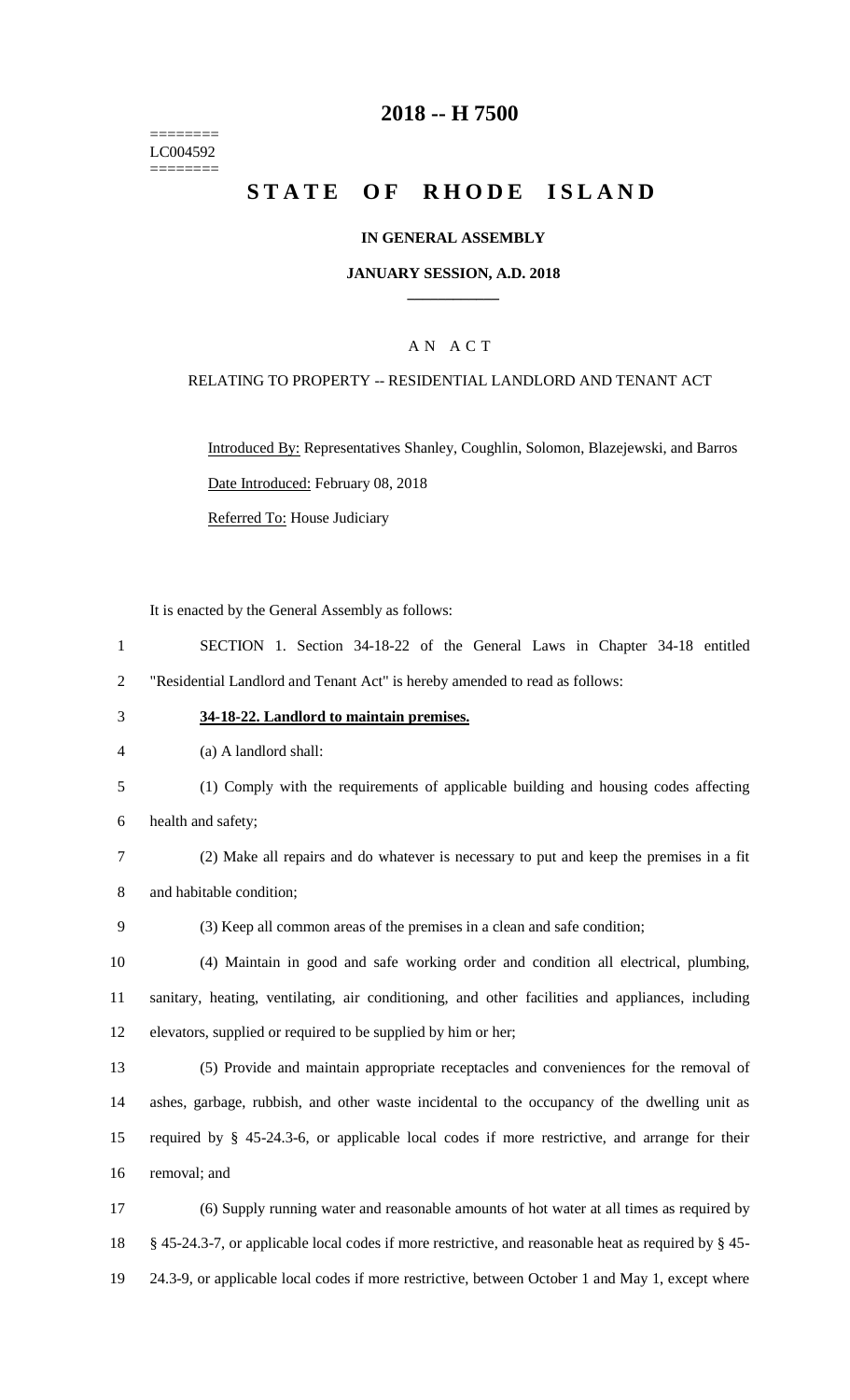or the dwelling unit is so constructed that heat or hot water is generated by an installation within the exclusive control of the tenant and supplied by a direct public utility connection. (7) Obtain and have in full force and effect a general liability policy of at least one 5 hundred thousand dollars (\$100,000) for those injured on the premises due to the landlord's negligence. The landlord must introduce a copy of any policy into evidence in any trespass and ejectment action for possession and rent owed. If the landlord has no liability policy, the action shall be stayed until the landlord is able to produce evidence that a liability policy is in full force and effect. 10 (b) If the duty imposed by subsection  $(a)(1)$  of this section is greater than any duty imposed by any other paragraph of that subsection, the landlord's duty shall be determined by 12 reference to subsection  $(a)(1)$  of this section. (c) The landlord and tenant of a dwelling unit may agree in writing that the tenant perform specified repairs, maintenance tasks, alterations and remodeling but only if: (1) The agreement of the parties is entered into in good faith and set forth in a writing signed by the parties and supported by adequate consideration; (2) The work is not necessary to cure noncompliance with subsection (a)(1) of this section; and (3) The agreement does not diminish or affect the obligation of the landlord to other tenants in the premises. SECTION 2. This act shall take effect upon passage.

the building that includes the dwelling unit is not required by law to be equipped for that purpose,

#### ======== LC004592 ========